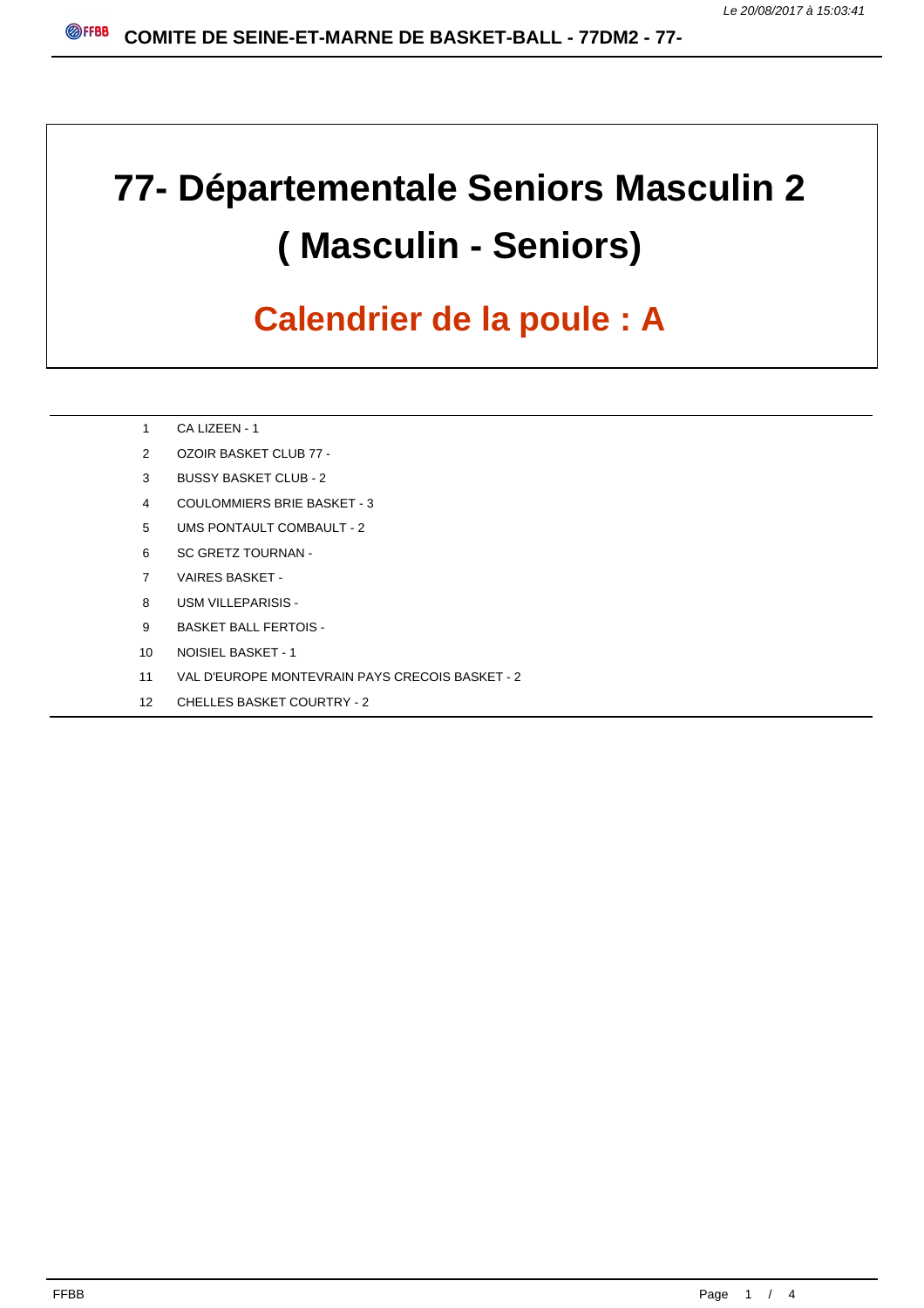#### **COMITE DE SEINE-ET-MARNE DE BASKET-BALL - 77DM2 - 77-**

| Poule1 : A     |                    |  |                                  |                                     |     |                                                         |                   |                                 |
|----------------|--------------------|--|----------------------------------|-------------------------------------|-----|---------------------------------------------------------|-------------------|---------------------------------|
|                | 24/09/17 15:30     |  | 101 CA LIZEEN - 1                | <b>VAIRES BASKET -</b>              | 233 | $\cdots$                                                |                   | 15:3028/01/18                   |
|                | 24/09/17 15:30     |  | 102 OZOIR BASKET CLUB 77 -       | <b>USM VILLEPARISIS -</b>           | 234 | $\mathbf{a}$ and $\mathbf{a}$                           | $\cdots$          | 15:3028/01/18                   |
|                | 24/09/17 15:30     |  |                                  | <b>BASKET BALL FERTOIS -</b>        | 235 |                                                         |                   | 15:3028/01/18                   |
|                |                    |  | 103 BUSSY BASKET CLUB - 2        |                                     |     | $\sim 10^{-10}$                                         | $\cdots$          |                                 |
|                | 24/09/17 15:30     |  | 104 COULOMMIERS BRIE BASKET - 3  | <b>NOISIEL BASKET - 1</b>           | 236 | $\mathbf{r}$ and $\mathbf{r}$ and $\mathbf{r}$          |                   | 15:3028/01/18                   |
|                | 23/09/17 19:00     |  | 105 UMS PONTAULT COMBAULT - 2    | <b>VAL D'EUROPE MONTEVRAIN PAYS</b> | 237 | $\sim 10^{-10}$                                         | $\cdots$          | 15:3028/01/18                   |
|                | 24/09/17 10:30     |  | 106 SC GRETZ TOURNAN -           | <b>CHELLES BASKET COURTRY - 2</b>   | 238 | $\cdots$                                                | $\sim$            | 15:3028/01/18                   |
|                | $08/10/17$ 15:30   |  | 113 USM VILLEPARISIS -           | <b>CA LIZEEN - 1</b>                | 245 | $\cdots$                                                |                   | 15:30 04/02/18                  |
|                | $08/10/17$ 15:30   |  | 114 BASKET BALL FERTOIS -        | <b>OZOIR BASKET CLUB 77 -</b>       | 246 | $\mathbf{r}$ and $\mathbf{r}$ and $\mathbf{r}$          |                   | 15:30 04/02/18                  |
|                |                    |  |                                  |                                     |     |                                                         |                   |                                 |
|                | 08/10/17 15:30     |  | 115 NOISIEL BASKET - 1           | <b>BUSSY BASKET CLUB - 2</b>        | 247 | $\mathbf{r}$ and $\mathbf{r}$                           | $\cdots$          | 15:30 04/02/18                  |
|                | 08/10/17 15:30     |  | 116 VAL D'EUROPE MONTEVRAIN PAYS | <b>COULOMMIERS BRIE BASKET - 3</b>  | 248 |                                                         |                   | 15:30 04/02/18                  |
|                | 08/10/17 15:30     |  | 117 CHELLES BASKET COURTRY - 2   | <b>UMS PONTAULT COMBAULT - 2</b>    | 249 | $\mathbf{r}$ and $\mathbf{r}$ and $\mathbf{r}$          |                   | 19:00 03/02/18                  |
|                | 08/10/17 15:30     |  | 118 VAIRES BASKET -              | <b>SC GRETZ TOURNAN -</b>           | 250 | $\cdots$                                                |                   | 10:30 04/02/18                  |
|                | 15/10/17 15:30     |  | 125 CA LIZEEN - 1                | <b>BASKET BALL FERTOIS -</b>        | 257 | $\mathbf{m} = \mathbf{m}$ .                             |                   | 15:30 11/02/18                  |
|                | 15/10/17 15:30     |  | 126 OZOIR BASKET CLUB 77 -       | <b>NOISIEL BASKET - 1</b>           | 258 | $\mathbf{r}$ and $\mathbf{r}$ and $\mathbf{r}$          |                   | 15:30 11/02/18                  |
|                |                    |  |                                  |                                     | 259 |                                                         |                   |                                 |
|                | 15/10/17 15:30     |  | 127 BUSSY BASKET CLUB - 2        | <b>VAL D'EUROPE MONTEVRAIN PAYS</b> |     | $\mathbf{m} = \mathbf{m}$                               |                   | 15:30 11/02/18                  |
|                | 15/10/17 15:30     |  | 128 COULOMMIERS BRIE BASKET - 3  | <b>CHELLES BASKET COURTRY - 2</b>   | 260 | $\mathbf{m} = 0$ and                                    |                   | 15:30 11/02/18                  |
|                | 14/10/17 19:00     |  | 129 UMS PONTAULT COMBAULT - 2    | <b>VAIRES BASKET -</b>              | 261 | $\cdots$                                                | $\ddotsc$         | 15:30 11/02/18                  |
|                | 15/10/17 10:30     |  | 130 SC GRETZ TOURNAN -           | <b>USM VILLEPARISIS -</b>           | 262 | $\mathbf{r}$ and $\mathbf{r}$ and $\mathbf{r}$          |                   | 15:30 11/02/18                  |
|                | 22/10/17 15:30     |  | 137 NOISIEL BASKET - 1           | <b>CA LIZEEN - 1</b>                | 269 | $\cdots$                                                |                   | 15:30 11/03/18                  |
|                | 22/10/17 15:30     |  | 138 VAL D'EUROPE MONTEVRAIN PAYS | <b>OZOIR BASKET CLUB 77 -</b>       | 270 |                                                         |                   |                                 |
|                |                    |  |                                  |                                     |     | $\cdots$ $\cdots$                                       |                   | 15:30 11/03/18                  |
|                | $22/10/17$ 15:30   |  | 139 CHELLES BASKET COURTRY - 2   | <b>BUSSY BASKET CLUB - 2</b>        | 271 |                                                         |                   | 15:30 11/03/18                  |
|                | 22/10/17 15:30     |  | 140 VAIRES BASKET -              | <b>COULOMMIERS BRIE BASKET - 3</b>  | 272 | $\mathbf{m} = \mathbf{m}$                               |                   | 15:30 11/03/18                  |
|                | 22/10/17 15:30     |  | 141 USM VILLEPARISIS -           | <b>UMS PONTAULT COMBAULT - 2</b>    | 273 | $\sim 10^{-10}$                                         | $\cdots$          | 19:00 10/03/18                  |
|                | 22/10/17 15:30     |  | 142 BASKET BALL FERTOIS -        | <b>SC GRETZ TOURNAN -</b>           | 274 |                                                         |                   | 10:30 11/03/18                  |
|                | $12/11/17$ $15:30$ |  | 149 CA LIZEEN - 1                | VAL D'EUROPE MONTEVRAIN PAYS        | 281 | $\cdots$                                                |                   | 15:30 18/03/18                  |
|                | 12/11/17 15:30     |  |                                  |                                     | 282 |                                                         |                   | 15:30 18/03/18                  |
|                |                    |  | 150 OZOIR BASKET CLUB 77 -       | <b>CHELLES BASKET COURTRY - 2</b>   |     | $\mathbf{r}$ and $\mathbf{r}$ and $\mathbf{r}$          |                   |                                 |
|                | 12/11/17 15:30     |  | 151 BUSSY BASKET CLUB - 2        | <b>VAIRES BASKET -</b>              | 283 | $\cdots$ $\cdots$                                       |                   | 15:30 18/03/18                  |
|                | 12/11/17 15:30     |  | 152 COULOMMIERS BRIE BASKET - 3  | <b>USM VILLEPARISIS -</b>           | 284 | $\mathbf{r}$ and $\mathbf{r}$ and $\mathbf{r}$          |                   | 15:30 18/03/18                  |
|                | 11/11/17 19:00     |  | 153 UMS PONTAULT COMBAULT - 2    | <b>BASKET BALL FERTOIS -</b>        | 285 | $\mathbf{r}$ and $\mathbf{r}$ and $\mathbf{r}$          |                   | 15:30 18/03/18                  |
|                | $12/11/17$ 10:30   |  | 154 SC GRETZ TOURNAN -           | <b>NOISIEL BASKET - 1</b>           | 286 | $\sim 10^{-10}$                                         | $\cdots$          | 15:30 18/03/18                  |
|                | 19/11/17 15:30     |  | 161 CHELLES BASKET COURTRY - 2   | <b>CA LIZEEN - 1</b>                | 293 |                                                         |                   | 15:3025/03/18                   |
|                |                    |  |                                  |                                     |     | $\mathbf{m} = \mathbf{m}$                               |                   |                                 |
|                | 19/11/17 15:30     |  | 162 VAIRES BASKET -              | <b>OZOIR BASKET CLUB 77 -</b>       | 294 |                                                         |                   | 15:3025/03/18                   |
|                | 19/11/17 15:30     |  | 163 USM VILLEPARISIS -           | <b>BUSSY BASKET CLUB - 2</b>        | 295 | $\cdots$ $\cdots$                                       |                   | 15:3025/03/18                   |
|                | 19/11/17 15:30     |  | 164 BASKET BALL FERTOIS -        | <b>COULOMMIERS BRIE BASKET - 3</b>  | 296 | $\sim 10^{-10}$                                         | $\cdots$          | 15:3025/03/18                   |
|                | 19/11/17 15:30     |  | 165 NOISIEL BASKET - 1           | <b>UMS PONTAULT COMBAULT - 2</b>    | 297 | $\cdots$                                                | $\sim$            | 19:0024/03/18                   |
|                | 19/11/17 15:30     |  | 166 VAL D'EUROPE MONTEVRAIN PAYS | <b>SC GRETZ TOURNAN -</b>           | 298 | $\mathbf{r}$ and $\mathbf{r}$ and $\mathbf{r}$          |                   | 10:3025/03/18                   |
|                | 26/11/17 10:30     |  | 173 SC GRETZ TOURNAN -           | <b>CA LIZEEN - 1</b>                | 305 |                                                         |                   |                                 |
|                |                    |  |                                  |                                     |     | $\cdots$                                                |                   | 15:30 01/04/18                  |
|                | 25/11/17 19:00     |  | 174 UMS PONTAULT COMBAULT - 2    | <b>OZOIR BASKET CLUB 77 -</b>       | 306 | $\cdots$                                                |                   | 15:30 01/04/18                  |
|                | 26/11/17 15:30     |  | 175 COULOMMIERS BRIE BASKET - 3  | <b>BUSSY BASKET CLUB - 2</b>        | 307 | $\mathbf{m} = \mathbf{m}$                               |                   | 15:30 01/04/18                  |
|                | 26/11/17 15:30     |  | 176 CHELLES BASKET COURTRY - 2   | <b>VAIRES BASKET -</b>              | 308 | $\cdots$                                                |                   | 15:30 01/04/18                  |
|                | $26/11/17$ 15:30   |  | 177 VAL D'EUROPE MONTEVRAIN PAYS | <b>USM VILLEPARISIS -</b>           | 309 | $\mathbf{m} = \mathbf{m}$                               |                   | 15:30 01/04/18                  |
|                | 26/11/17 15:30     |  | 178 NOISIEL BASKET - 1           | <b>BASKET BALL FERTOIS -</b>        | 310 | $\mathbf{m} = 0$ and                                    |                   | 15:30 01/04/18                  |
|                |                    |  |                                  | UMS PONTAULT COMBAULT - 2           | 317 |                                                         |                   | 19:00 07/04/18                  |
| 03/12/17 15:30 |                    |  | 185 CA LIZEEN - 1                |                                     |     | $\alpha\alpha\beta\gamma\gamma\gamma\gamma\alpha\gamma$ |                   |                                 |
|                | 03/12/17 15:30     |  | 186 OZOIR BASKET CLUB 77 -       | <b>COULOMMIERS BRIE BASKET - 3</b>  | 318 | $\cdots$ . $\cdots$                                     |                   | 15:30 08/04/18                  |
|                | $03/12/17$ 15:30   |  | 187 BUSSY BASKET CLUB - 2        | <b>SC GRETZ TOURNAN -</b>           | 319 | $\mathbf{r}$ and $\mathbf{r}$                           | $\cdots$          | 10:30 08/04/18                  |
|                | $03/12/17$ 15:30   |  | 188 VAIRES BASKET -              | <b>VAL D'EUROPE MONTEVRAIN PAYS</b> | 320 | $\ddotsc$                                               | $\cdots$          | 15:30 08/04/18                  |
|                | 03/12/17 15:30     |  | 189 USM VILLEPARISIS -           | <b>NOISIEL BASKET - 1</b>           | 321 | $\cdots$                                                | $\cdots$          | 15:30 08/04/18                  |
|                | $03/12/17$ 15:30   |  | 190 BASKET BALL FERTOIS -        | <b>CHELLES BASKET COURTRY - 2</b>   | 322 | $\sim 10^{-11}$                                         | $\cdots$          | 15:30 08/04/18                  |
|                |                    |  | 197 COULOMMIERS BRIE BASKET - 3  |                                     |     |                                                         |                   |                                 |
|                | 10/12/17 15:30     |  |                                  | <b>CA LIZEEN - 1</b>                | 329 | $\sim 10^{-10}$                                         | $\cdots$          | 15:30 06/05/18                  |
|                | 10/12/17 15:30     |  | 198 BUSSY BASKET CLUB - 2        | <b>OZOIR BASKET CLUB 77 -</b>       | 330 | $\sim$                                                  | $\ddotsc$         | 15:30 06/05/18                  |
|                | $10/12/17$ 10:30   |  | 199 SC GRETZ TOURNAN -           | <b>UMS PONTAULT COMBAULT - 2</b>    | 331 | $\mathbf{m}=\mathbf{m}$                                 |                   | 19:00 05/05/18                  |
|                | 10/12/17 15:30     |  | 200 NOISIEL BASKET - 1           | <b>VAIRES BASKET -</b>              | 332 | $\cdots$                                                | $\cdots$          | 15:30 06/05/18                  |
|                | 10/12/17 15:30     |  | 201 BASKET BALL FERTOIS -        | <b>USM VILLEPARISIS -</b>           | 333 | $\cdots$                                                | $\cdots$          | 15:30 06/05/18                  |
|                | 10/12/17 15:30     |  | 202 CHELLES BASKET COURTRY - 2   | <b>VAL D'EUROPE MONTEVRAIN PAYS</b> | 334 | $\cdots$                                                | $\cdots$          | 15:30 06/05/18                  |
|                |                    |  | 209 CA LIZEEN - 1                | <b>BUSSY BASKET CLUB - 2</b>        |     |                                                         |                   |                                 |
|                |                    |  |                                  |                                     | 341 | $\cdots$ $\cdots$                                       |                   | 15:30 13/05/18                  |
| 14/01/18 15:30 |                    |  | 210 OZOIR BASKET CLUB 77 -       | <b>SC GRETZ TOURNAN -</b>           | 342 | $\sim 10^{-10}$                                         | $\cdots$          | 10:30 13/05/18                  |
|                | 14/01/18 15:30     |  |                                  |                                     |     |                                                         |                   |                                 |
|                | 13/01/18 19:00     |  | 211 UMS PONTAULT COMBAULT - 2    | <b>COULOMMIERS BRIE BASKET - 3</b>  | 343 | $\cdots$                                                | $\cdots$          | 15:30 13/05/18                  |
|                | 14/01/18 15:30     |  | 212 VAIRES BASKET -              | <b>BASKET BALL FERTOIS -</b>        | 344 |                                                         |                   | 15:30 13/05/18                  |
|                | 14/01/18 15:30     |  | 213 USM VILLEPARISIS -           | <b>CHELLES BASKET COURTRY - 2</b>   | 345 | $\sim 10^{-10}$                                         | $\ddotsc$         | 15:30 13/05/18                  |
|                | 14/01/18 15:30     |  | 214 VAL D'EUROPE MONTEVRAIN PAYS | <b>NOISIEL BASKET - 1</b>           | 346 |                                                         |                   | 15:30 13/05/18                  |
|                |                    |  |                                  |                                     |     | $\cdots$ $\cdots$                                       |                   |                                 |
|                | 21/01/18 15:30     |  | 221 OZOIR BASKET CLUB 77 -       | <b>CA LIZEEN - 1</b>                | 353 | $\cdots$ $\cdots$                                       |                   | 15:3020/05/18                   |
|                | $21/01/18$ 15:30   |  | 222 BUSSY BASKET CLUB - 2        | <b>UMS PONTAULT COMBAULT - 2</b>    | 354 |                                                         |                   | 19:00 19/05/18                  |
|                | 21/01/18 15:30     |  | 223 COULOMMIERS BRIE BASKET - 3  | <b>SC GRETZ TOURNAN -</b>           | 355 | $\sim 10^{-10}$                                         | $\cdots$          | 10:3020/05/18                   |
|                | 21/01/18 15:30     |  | 224 USM VILLEPARISIS -           | <b>VAIRES BASKET -</b>              | 356 | $\cdots$                                                | $\cdots$          | 15:30 <i>20/05/18</i>           |
|                | 21/01/18 15:30     |  | 225 BASKET BALL FERTOIS -        | <b>VAL D'EUROPE MONTEVRAIN PAYS</b> | 357 |                                                         | $\cdots$ $\cdots$ | 15:3020/05/18                   |
|                | 21/01/18 15:30     |  | 226 NOISIEL BASKET - 1           | <b>CHELLES BASKET COURTRY - 2</b>   | 358 |                                                         |                   | $\ldots$ $\ldots$ 15:3020/05/18 |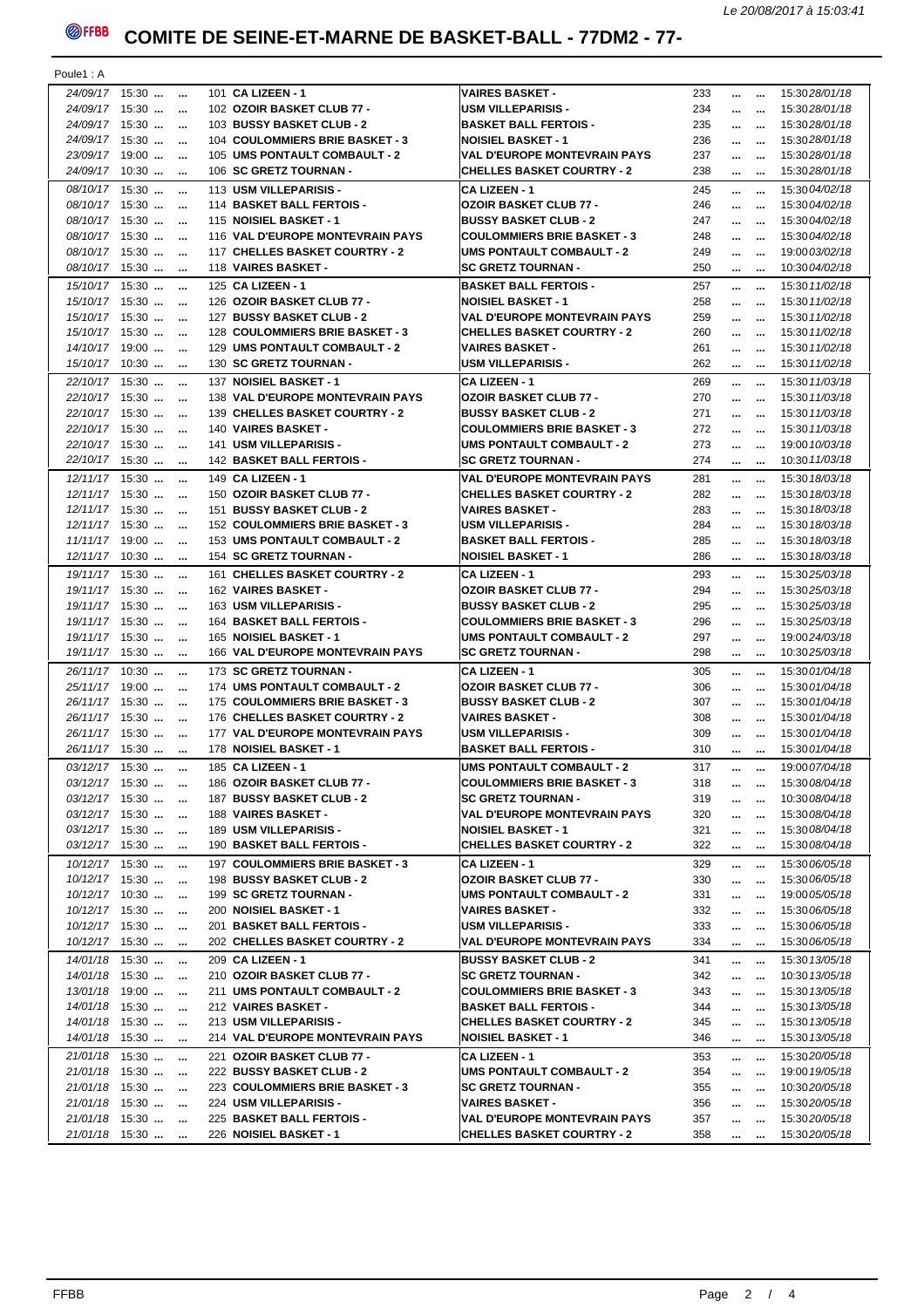# **77- Départementale Seniors Masculin 2 ( Masculin - Seniors)**

### **Calendrier de la poule : B**

- VLR BASKET (VAUX- LE-PENIL A.S.R.) -
- AS MOISENAY -
- ES DAMMARIE BASKET 1
- MOISSY BASKET CLUB 3
- CS FONTAINEBLEAU 2
- COMBS-LA-VILLE BC 2
- ALC SOUPPES SUR LOING -
- SENART BASKET BALL 1
- SEPA MORET -
- CS MAINCY -
- US MELUN 2
- BASKET BALL PROVINS -